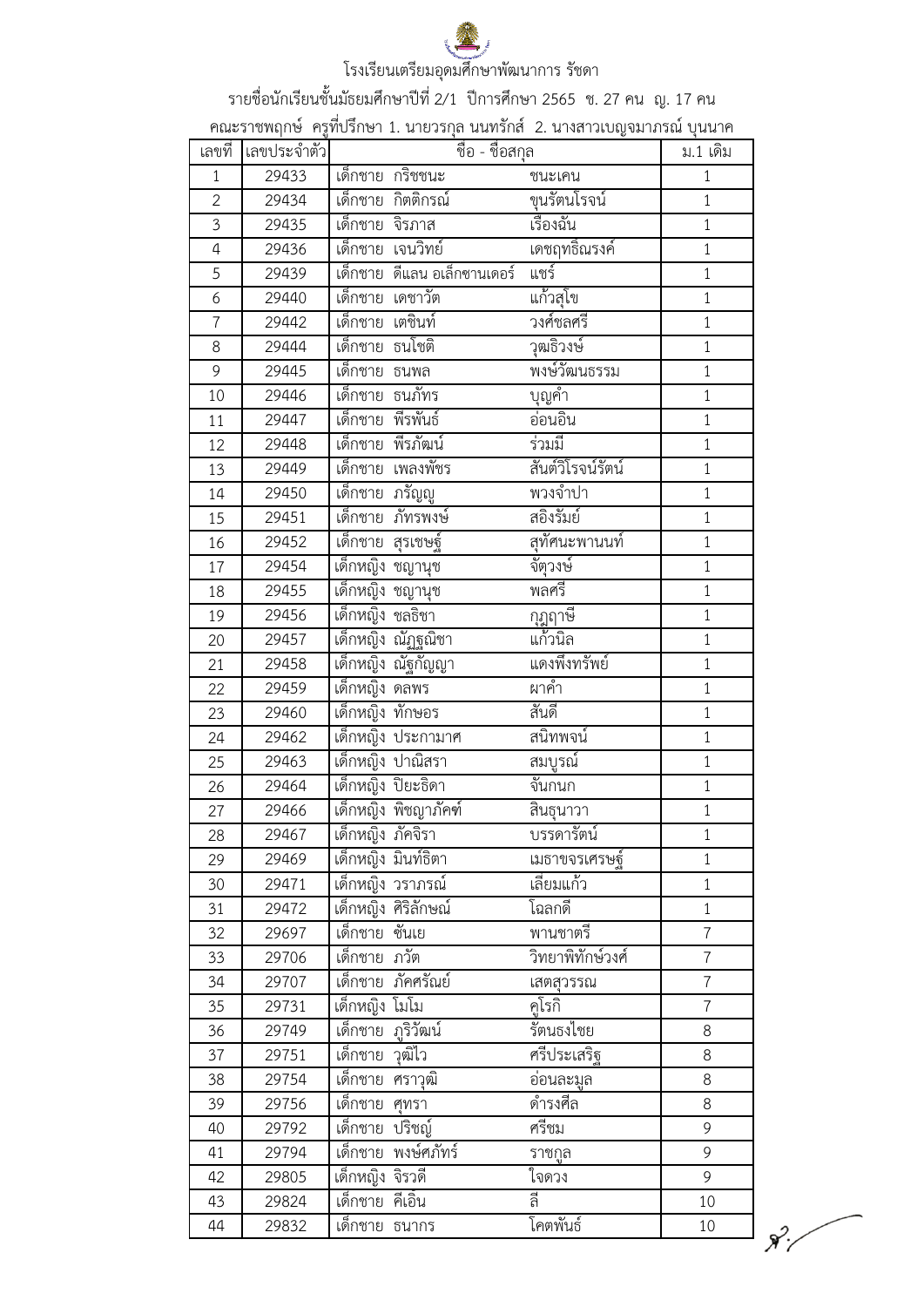รายชื่อนักเรียนชั้นมัธยมศึกษาปีที่ 2/2 ปีการศึกษา 2565 ช. 23 คน ญ. 21 คน

์<br>คณะกรรณิการ์ ครูที่ปรึกษา 1. นางสาวยุวดี เสือใหญ่ 2. นางสาวศิริลักษณ์ เพ็งถมยา

| เลขที่         | เลขประจำตัว |                        | ชื่อ - ชื่อสกุล | ม.1 เดิม       |
|----------------|-------------|------------------------|-----------------|----------------|
| $\mathbf{1}$   | 29480       | เด็กชาย ธวัชชัย        | ใยอุ่น          | $\overline{2}$ |
| $\overline{2}$ | 29481       | เด็กชาย พงศพัศ         | ฤทธิชุตินธร     | $\overline{2}$ |
| 3              | 29482       | เด็กชาย<br>มหพล        | นุชทองม่วง      | $\overline{2}$ |
| $\overline{4}$ | 29483       | ยุทธนันท์<br>เด็กชาย   | โปร่งจิต        | $\overline{2}$ |
| 5              | 29484       | โรจน์ศักดิ์<br>เด็กชาย | ปานนพภา         | $\overline{2}$ |
| 6              | 29485       | เด็กชาย<br>วชิรวิทย์   | ปัทมาลัย        | $\overline{2}$ |
| $\overline{7}$ | 29486       | เด็กชาย<br>วิชช์รัชต์  | คำวัน           | $\overline{2}$ |
| 8              | 29487       | เด็กชาย วิโรจน์        | พรมดิเรก        | $\overline{2}$ |
| 9              | 29488       | ศรัณย์ภัทร<br>เด็กชาย  | พิชราจันทร์     | $\overline{2}$ |
| 10             | 29489       | ศักดินนท์<br>เด็กชาย   | อุ่นเสนา        | $\overline{2}$ |
| 11             | 29490       | เด็กชาย ศักรินทร์      | มูลอาสา         | $\overline{2}$ |
| 12             | 29491       | เด็กชาย<br>สมิทธ์      | <u>คำกรฤาชา</u> | $\overline{2}$ |
| 13             | 29492       | อาทิตย์<br>เด็กชาย     | อู่ทอง          | $\overline{2}$ |
| 14             | 29495       | เด็กหญิง กรัณรัตน์     | สิทธิบุ่น       | $\overline{2}$ |
| 15             | 29496       | เด็กหญิง กัญญารัตน์    | <u>วรสุทธิ์</u> | $\overline{2}$ |
| 16             | 29497       | เด็กหญิง จุฑามาศ       | โคกนิล          | $\overline{2}$ |
| 17             | 29498       | เด็กหญิง ธรรณเรศ       | ยศธนชาติ        | $\overline{2}$ |
| 18             | 29499       | เด็กหญิง ธันย์วรัชญ์   | จำปาพงค์        | $\overline{2}$ |
| 19             | 29500       | เด็กหญิง นันท์นภัส     | ไอสุวรรณดารา    | $\overline{2}$ |
| 20             | 29501       | เด็กหญิง นันทิกานต์    | ไอแปง           | $\overline{2}$ |
| 21             | 29502       | เด็กหญิง นาขวัญ        | งามสะพรัง       | $\overline{2}$ |
| 22             | 29503       | เด็กหญิง ปรายฝน        | วงษ์แก้ว        | $\overline{2}$ |
| 23             | 29504       | เด็กหญิง ปริณธร        | เพี้ยนโอสถ      | $\overline{2}$ |
| 24             | 29505       | เด็กหญิง พรนภัส        | แสงน้อย         | $\overline{2}$ |
| 25             | 29507       | เด็กหญิง พิมพ์ชยา      | ธนกาญจน์กิตติ   | $\overline{2}$ |
| 26             | 29509       | เด็กหญิง ภัทราภรณ์     | หลิน ภู         | $\overline{2}$ |
| 27             | 29510       | เด็กหญิง เรวดี         | มณีสร           | $\overline{2}$ |
| 28             | 29511       | เด็กหญิง วรรณนิภา      | ศรีละพันธั      | 2              |
| 29             | 29512       | ้เด็กหญิง แวนดา        | ศรีภิรมย์       | $\mathbf{2}$   |
| 30             | 29513       | เด็กหญิง ศศินา         | ศรสุวรรณ        | $\overline{2}$ |
| 31             | 29514       | เด็กหญิง ศุภธิดา       | แพงทิพย์        | $\overline{2}$ |
| 32             | 29701       | เด็กชาย ธนาพิสุทธ์     | รอดรัตน์        | $\overline{7}$ |
| 33             | 29705       | พีรพัฒน์<br>เด็กชาย    | โพธิ์ศรี        | $\overline{7}$ |
| 34             | 29733       | ้เด็กหญิง สิรินญา      | บุญเพ็ง         | $\overline{7}$ |
| 35             | 29738       | เด็กชาย กาจบัณฑิต      | ถวิล            | 8              |
| 36             | 29742       | ณัฐกิตติ้<br>เด็กชาย   | พัชรพุฒิสิทธิ์  | 8              |
| 37             | 29746       | ธนวัต<br>เด็กชาย       | เคนรัง          | 8              |
| 38             | 29817       | เด็กหญิง<br>เมษารัตน์  | หล่อเหลี่ยม     | 9              |
| 39             | 29818       | เด็กหญิง รุ่งแสง       | มั่นถาวรวงศ์    | 9              |
| 40             | 29834       | เด็กชาย<br>นำชัย       | ดิง             | 10             |
| 41             | 29895       | เด็กชาย<br>จตุรพล      | ชายศิลป์        | 9              |
| 42             | 29898       | ณภัทร<br>เด็กชาย       | แสงทอง          | 10             |
| 43             | 29995       | เด็กชาย นิพพิชฌน์      | ใทยเที่ยง       | $\mathbf{2}$   |
| 44             | 29997       | พีรวิชญ์<br>เด็กชาย    | กีรติสันติ      | $\mathbf{2}$   |

 $\mathcal{X}'$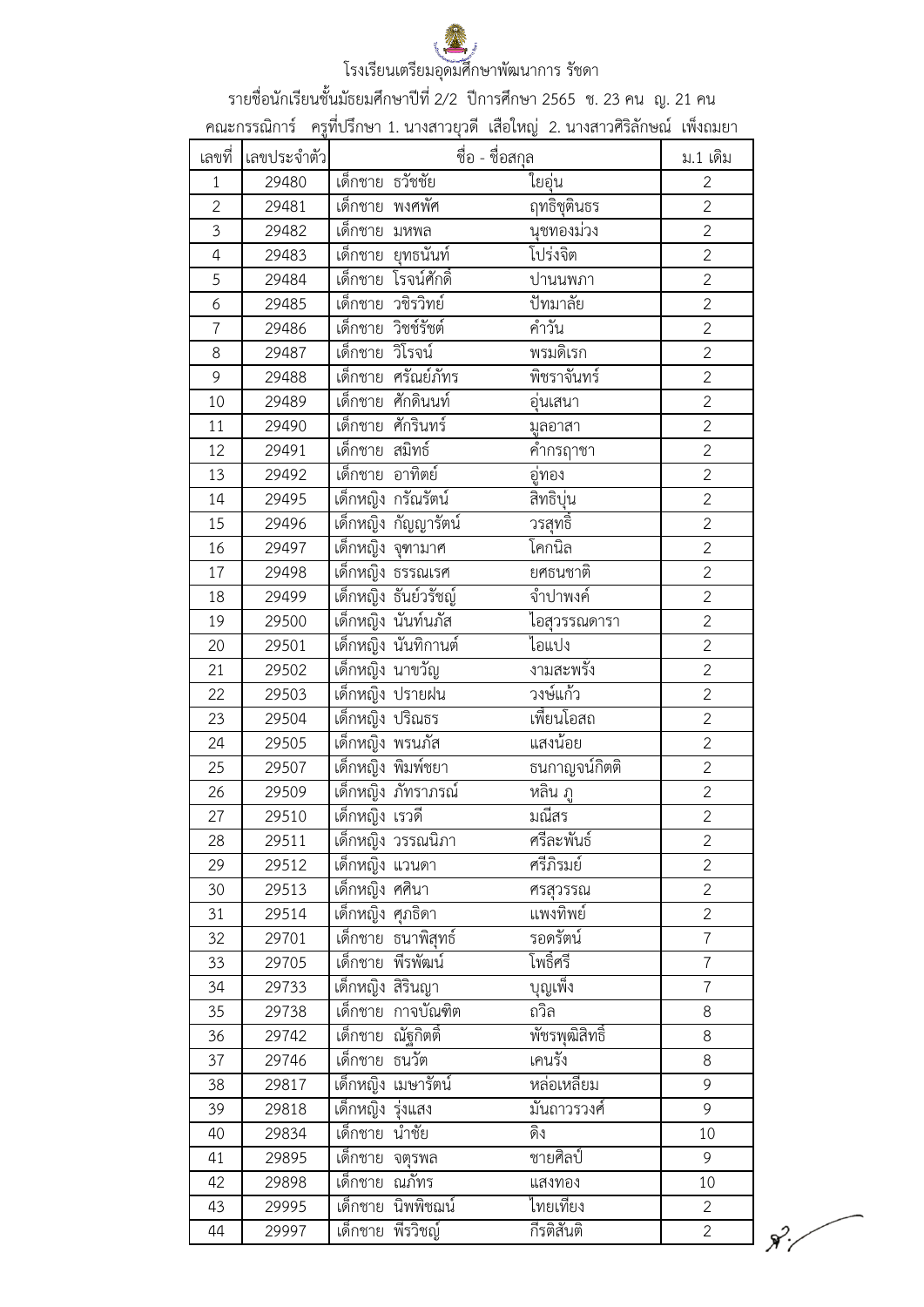รายชื่อนักเรียนชั้นมัธยมศึกษาปีที่ 2/3 ปีการศึกษา 2565 ช. 30 คน ญ. 14 คน

|                |             |                          | คณะปาริชาต   ครูที่ปรึกษา 1. นางสาวแคทรียา  อินทร์ใจ  2. นายภูมิ  สารักษ์ |                |
|----------------|-------------|--------------------------|---------------------------------------------------------------------------|----------------|
| เลขที่         | เลขประจำตัว |                          | ชื่อ - ชื่อสกุล                                                           | ม.1 เดิม       |
| $\mathbf{1}$   | 29519       | เด็กชาย คณพศ             | เล็กเพ็ชร                                                                 | $\mathfrak{Z}$ |
| $\overline{2}$ | 29520       | <u>้เด็กช</u> าย คณาธิป  | วงค์มา                                                                    | 3              |
| 3              | 29521       | เด็กชาย คณาธิป           | พรมมาสะ                                                                   | $\mathfrak{Z}$ |
| 4              | 29522       | เด็กชาย ณัฐพล            | จันสด                                                                     | $\mathfrak{Z}$ |
| 5              | 29523       | <u>เด็กชาย</u> ธนโชติ    | วงษ์ประเสริฐ                                                              | $\mathfrak{Z}$ |
| 6              | 29524       | ี่<br>เด็กชาย ธนเรศ      | จันทร์เทศ                                                                 | $\mathfrak{Z}$ |
| $\overline{7}$ | 29526       | เด็กชาย พงศ์พิช          | สุริยา                                                                    | $\mathfrak{Z}$ |
| 8              | 29527       | เด็กชาย พีรวิชญ์         | ปานทอง                                                                    | $\overline{3}$ |
| 9              | 29528       | เด็กชาย พุฒิสรรค์        | แสงหงษา                                                                   | $\overline{3}$ |
| 10             | 29530       | เด็กชาย ภูริทัศน์        | จุ้ยทองคำ                                                                 | $\overline{3}$ |
| 11             | 29531       | เด็กชาย เมธาวิน          | เหลือนุ่นขาบ                                                              | $\mathfrak{Z}$ |
| 12             | 29533       | เด็กชาย ฤธิณรงค์         | ียอดสุทธิ์<br>อมราภิบาลสุข                                                | $\overline{3}$ |
| 13             | 29534       | เด็กชาย ศิววัช           |                                                                           | $\overline{3}$ |
| 14             | 29535       | เด็กชาย ศิวัช            | ปัญญาสม                                                                   | $\mathfrak{Z}$ |
| 15             | 29536       | <u>เด็ก</u> ชาย ศุภากร   | พิมพิรัตน์                                                                | 3              |
| 16             | 29538       | เด็กชาย สาวิตร           | สุขสวัสดิ์                                                                | $\overline{3}$ |
| 17             | 29539       | เด็กชาย สิรวิชญ์         | บัวแพ                                                                     | $\overline{3}$ |
| 18             | 29540       | <u>เด็กชาย สุกฤต</u>     | หาญมนต์                                                                   | 3              |
| 19             | 29541       | เด็กชาย อานัท            |                                                                           | $\overline{3}$ |
| 20             | 29544       | เด็กหญิง จันทวรรณ        | สุวรรณมาตย์                                                               | 3              |
| 21             | 29546       | เด็กหญิง ชุติมา          | ประกอบผล                                                                  | $\overline{3}$ |
| 22             | 29547       | เด็กหญิง ฐิติกาญจน์      | พิลึก                                                                     | $\overline{3}$ |
| 23             | 29548       | เด็กหญิง ณหทัย           | คำเสียงใส                                                                 | $\mathfrak{Z}$ |
| 24             | 29549       | <u>เด็กหญิง ณัฐทริกา</u> | พีกปัญญา                                                                  | $\overline{3}$ |
| 25             | 29550       | เด็กหญิง ณิชากานต์       | ตันศิริ                                                                   | $\overline{3}$ |
| 26             | 29554       | เด็กหญิง ธิดารัตน์       | กวางคีรี                                                                  | $\mathfrak{Z}$ |
| 27             | 29559       | เด็กหญิง สุธีรา          | ธนภัทราวงษ์                                                               | $\mathfrak{Z}$ |
| 28             | 29562       | เด็กหญิง เอื้อมบุญ       | วังสตัม                                                                   | 3              |
| 29             | 29695       | เด็กชาย จงกลศักดิ์       | อารีสงเคราะห์กุล                                                          | $\overline{7}$ |
| 30             | 29698       | เด็กชาย ณัฐวรรธน์        | อินทราลักษณ์                                                              | $\overline{7}$ |
| 31             | 29703       | <u>เด็กชาย</u> ปวิศรุศม์ | ประดับสูงเนิน                                                             | $\overline{7}$ |
| 32             | 29704       | เด็กชาย เปรมปิติ         | สุจริต                                                                    | $\overline{7}$ |
| 33             | 29730       | เด็กหญิง ภัสสร           | แก้วพุฒ                                                                   | $\overline{7}$ |
| 34             | 29743       | เด็กชาย ณัฐพัฒน์         | เอนกนวล                                                                   | 8              |
| 35             | 29750       | เด็กชาย วีระชัย          | มะโนเย็น                                                                  | 8              |
| 36             | 29759       | เด็กชาย อาทิต            | ลือโชติ                                                                   | 8              |
| 37             | 29761       | ้เด็กหญิง กนกรดา         | แซ่หลี                                                                    | 8              |
| 38             | 29767       | เด็กหญิง จิดาภา          | ปาร์ค                                                                     | $\,8\,$        |
| 39             | 29769       | เด็กหญิง ฐารวดี          | โตการค้า                                                                  | 8              |
| 40             | 29783       | เด็กชาย กัญจน์ณภัทร      | ชูมัง                                                                     | 9              |
| 41             | 29790       | เด็กชาย ณัฐวัตร          | รัตนวงษ์                                                                  | 9              |
| 42             | 29819       | เด็กหญิง วรารัตน์        | เมอเหน๋อ                                                                  | 9              |
| 43             | 29828       | เด็กชาย ณภัทร            | สิงหเนตรวัฒน์                                                             | 10             |
| 44             | 29843       | เด็กชาย อรชุน            | เกษสาคร                                                                   | 10             |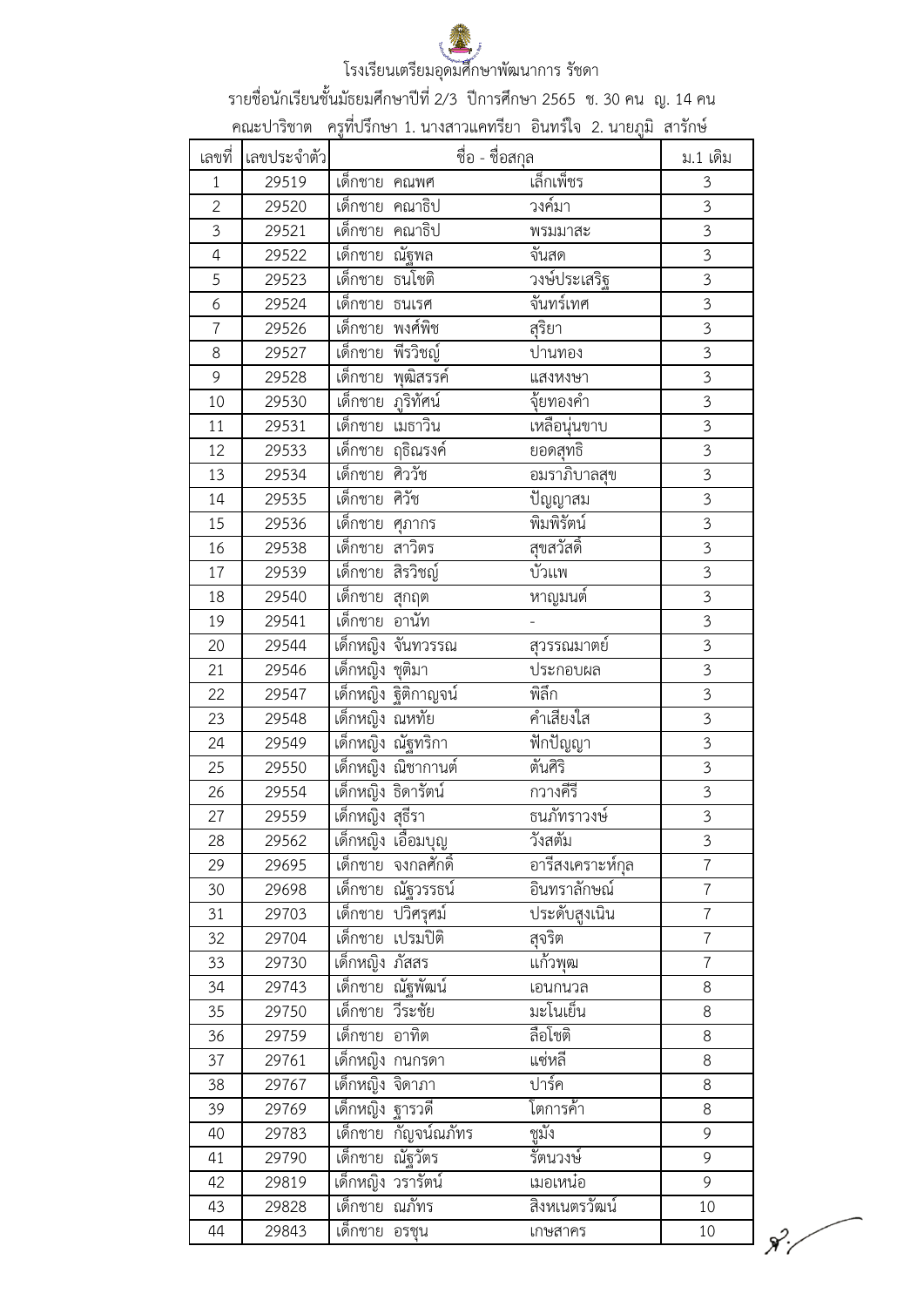รายชื่อนักเรียนชั้นมัธยมศึกษาปีที่ 2/4 ปีการศึกษา 2565 ช. 22 คน ญ. 21 คน

์<br>คณะการะเกด ครูที่ปรึกษา 1. นายจิรกฤต ยศประสิทธิ์ 2. นางสาวจริยา ถานะพงค์

| เลขที่         | เลขประจำตัว |                                | ชื่อ - ชื่อสกุล     | ม.1 เดิม       |
|----------------|-------------|--------------------------------|---------------------|----------------|
| $\mathbf{1}$   | 29564       | เด็กชาย จิรภัทร                | จันทรวะโร           | $\overline{4}$ |
| $\overline{2}$ | 29566       | เด็กชาย<br>ญาณเมธี             | จิตวิขาม            | $\overline{4}$ |
| 3              | 29567       | ณัฐเดช<br>เด็กชาย              | สิริสายัณห์         | $\overline{4}$ |
| $\overline{4}$ | 29568       | ้เด็กชาย<br><u>ณัฐพล</u>       | ทันแจ้ง             | $\overline{4}$ |
| 5              | 29569       | เด็กชาย<br>ทรงพล               | ทองสนิท             | $\overline{4}$ |
| 6              | 29571       | เด็กชาย<br>ธราเทพ              | โล่สกุล<br>สุขสร้อย | $\overline{a}$ |
| $\overline{7}$ | 29573       | ธีรภัทร<br>เด็กชาย             |                     | $\overline{4}$ |
| 8              | 29574       | นนทพัทธ์<br>เด็กชาย            | สุขเฉลิมศรี         | $\overline{4}$ |
| 9              | 29575       | นพณัฏฐ์<br>เด็กชาย             | พิลา                | $\overline{4}$ |
| 10             | 29576       | นิติศักดิ์<br>เด็กชาย          | นิลเพ็ชร            | $\overline{4}$ |
| 11             | 29577       | เด็กชาย มาฆชา                  | ฤาชา                | $\overline{4}$ |
| 12             | 29578       | เด็กชาย วชิรวิทย์              | พรพิพัฒน์ศิริกุล    | $\overline{4}$ |
| 13             | 29579       | เด็กชาย<br>วรธัช               | พรมชัย              | $\overline{4}$ |
| 14             | 29580       | เด็กชาย<br>วรพล                | เพ็ชรน่วม           | $\overline{4}$ |
| 15             | 29581       | เด็กชาย<br>สุริยา              | แก้วสุข             | $\sqrt{4}$     |
| 16             | 29582       | เด็กชาย<br>้อลงกรณ์            | พันธุ์ยา            | $\overline{4}$ |
| 17             | 29583       | เด็กชาย เอกกวิน                | แสงแก้ว             | $\overline{4}$ |
| 18             | 29584       | เด็กหญิง กัญญ์วรา              | พยัฆศิริ            | $\overline{4}$ |
| 19             | 29585       | เด็กหญิง กัญญาพัชร             | จำปาทอง             | $\overline{4}$ |
| 20             | 29586       | เด็กหญิง กัลยรัตน์             | เกตุบุบผา           | $\overline{4}$ |
| 21             | 29587       | เด็กหญิง ณัฐกฤตา               | <u>ดิษฐเจริญ</u>    | $\overline{4}$ |
| 22             | 29588       | เด็กหญิง ธัญชนก                | จันทรศรี            | $\overline{4}$ |
| 23             | 29589       | เด็กหญิง นภสร                  | ปิวะพงศ์            | $\sqrt{4}$     |
| 24             | 29590       | เด็กหญิง นารีรัตน์             | สายกระสุน           | $\overline{4}$ |
| 25             | 29592       | เด็กหญิง ปานชีวา               | สังขพงษ์            | $\overline{4}$ |
| 26             | 29594       | เด็กหญิง พิมพ์พิชชา            | พันธ์เวช            | $\overline{4}$ |
| 27             | 29595       | เด็กหญิง แพรไหม                | <u>สุวรรณมาลี</u>   | $\sqrt{4}$     |
| 28             | 29596       | เด็กหญิง ภรณ์ชนก               | วัฒนไกวัลวงศ์       | $\overline{4}$ |
| 29             | 29598       | ์เด็กหญิง รวิ <mark>สรา</mark> | ชื่นแย้ม            | $\overline{4}$ |
| 30             | 29599       | เด็กหญิง วรัญญา                | วงศ์มณี             | $\overline{4}$ |
| 31             | 29600       | เด็กหญิง ศศินา                 | นากสุก              | 4              |
| 32             | 29601       | เด็กหญิง ศศิวรรณ               | กาบภิรมย์           | $\overline{4}$ |
| 33             | 29606       | เด็กหญิง อรอทิตยา              | พรมไพร              | $\overline{4}$ |
| 34             | 29699       | เด็กชาย เดโชพล                 | ตราบดี              | $\overline{7}$ |
| 35             | 29721       | เด็กหญิง ปณัสญา                | เพ็ชรศรี            | $\overline{7}$ |
| 36             | 29752       | เด็กชาย<br>ไวยากรณ์            | แสนณรงค์            | 8              |
| 37             | 29757       | เด็กชาย<br>ศุภกร               | เชาวน์เกษม          | 8              |
| 38             | 29771       | เด็กหญิง ณิชาภัทร              | จูประโคน            | 8              |
| 39             | 29789       | ณัฐภูมินทร์<br>เด็กชาย         | เมธาวีระพงศ์        | 9              |
| 40             | 29808       | เด็กหญิง ณภัชชา                | นูนวน               | 9              |
| 41             | 29812       | เด็กหญิง นั่นทกานต์            | กระสินธุ์           | 9              |
| 42             | 29849       | เด็กหญิง ชฎาภรณ์               | ปานแก้ว             | 10             |
| 43             | 29899       | เด็กชาย บวรภัค                 | ป็นทอง              | $10\,$         |

 $\chi^2$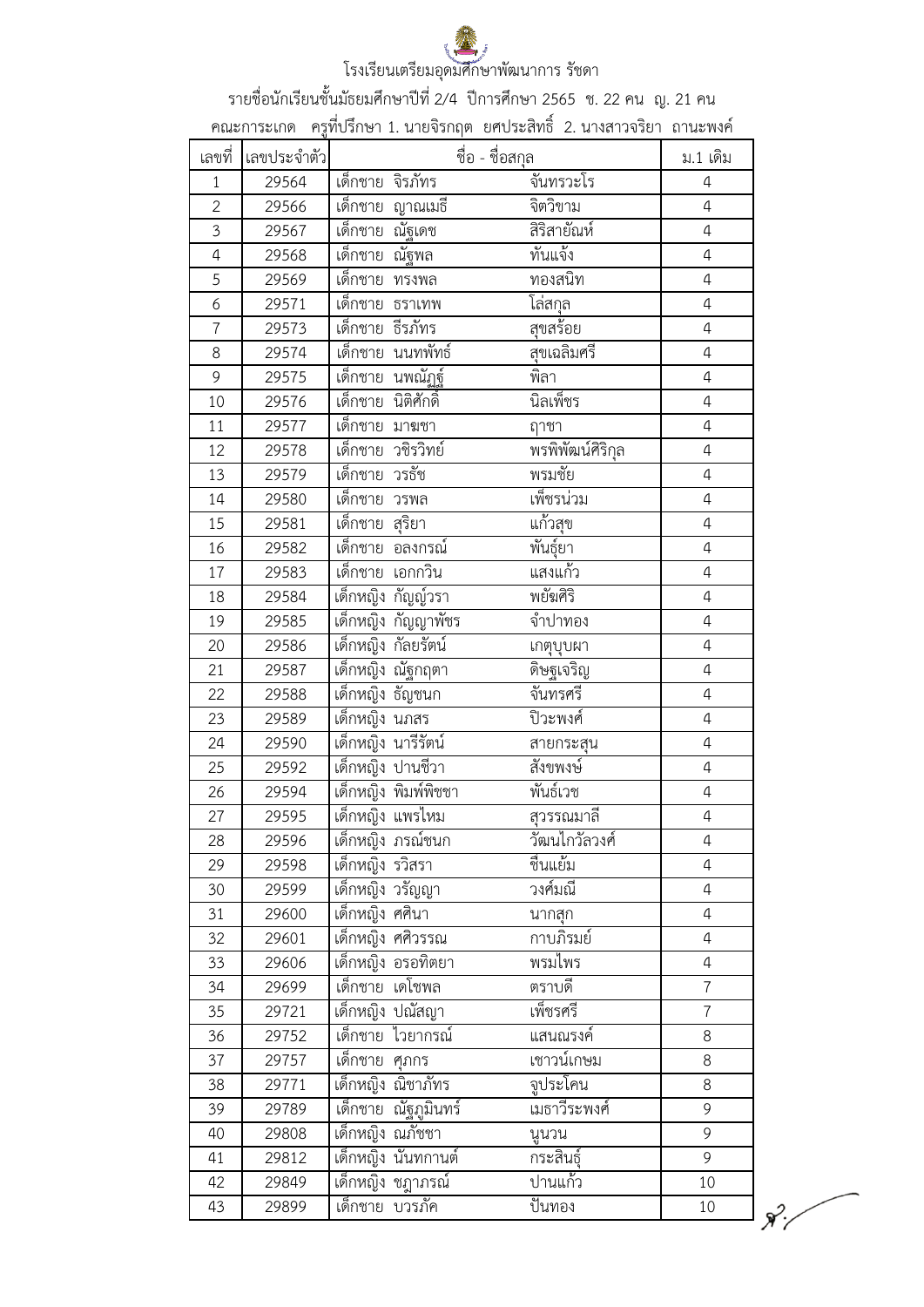รายชื่อนักเรียนชั้นมัธยมศึกษาปีที่ 2/5 ปีการศึกษา 2565 ช. 24 คน ญ. 20 คน

์ คณะอินทนิล ครูที่ปรึกษา 1. นายปิยพฤติ จิธานนท์ 2. นางสาวรัตนานุสรณ์ ครองศักดิ์

| เลขที่         | เลขประจำตัว | ชื่อ - ชื่อสกุล             |                        | ม.1 เดิม       |
|----------------|-------------|-----------------------------|------------------------|----------------|
| $\mathbf{1}$   | 29607       | เด็กชาย กฤษดา               | อินทรแป้น              | 5              |
| $\overline{2}$ | 29609       | โชติวัฒน์<br>เด็กชาย        | ยิงลาภ                 | 5              |
| 3              | 29610       | ณัฏฐวิช <u>ญ</u><br>เด็กชาย | <u>โพธิ์สุวรรณ</u>     | 5              |
| $\overline{4}$ | 29611       | ้เด็กชาย<br>ณัฐปกรณ์        | จิตตนานุปัทมา          | 5              |
| 5              | 29612       | ณัฐพงศ์<br>เด็กชาย          | พัวเนี้ยว              | $\overline{5}$ |
| 6              | 29613       | ้เด็กชาย<br>ธนดล            | นาคโพธิ์               | 5              |
| $\overline{7}$ | 29615       | ้เด็กชาย<br>เนติ            | จิตตรีสิน              | 5              |
| 8              | 29616       | เด็กชาย<br>ปกป้อง           | น้อยวังคลัง            | 5              |
| 9              | 29617       | พงศ์พิพัฒน์<br>เด็กชาย      | วรรณศรี                | 5              |
| 10             | 29618       | ภัทรพล<br>เด็กชาย           | เหล็กแดง               | 5              |
| 11             | 29619       | เด็กชาย<br>ภาคภูมิ          | บุญงามข้า              | 5              |
| 12             | 29620       | ภูริพัฒน์<br>ีเด็กชาย       | ตามประกอบ              | 5              |
| 13             | 29621       | เด็กชาย<br>ภูวดล            | รักสนิท                | $\overline{5}$ |
| 14             | 29622       | เด็กชาย<br>ยิ่งใหญ่         | โตการค้า               | 5              |
| 15             | 29623       | เด็กชาย<br>วิชยุตม์         | สายทอง                 | 5              |
| 16             | 29624       | เด็กชาย<br>สุรเดช           | แก้วสีนวล              | 5              |
| 17             | 29625       | เด็กชาย<br>อโนชา            | โอรักศ์                | 5              |
| 18             | 29627       | เด็กหญิง กัญญารัตน์         | อุเส็น                 | 5              |
| 19             | 29629       | เด็กหญิง ณัฐญดา             | เนาวรัตน์              | 5              |
| 20             | 29633       | เด็กหญิง ธัญพิมล            | <u>แจ้งสกุลพิพัฒน์</u> | 5              |
| 21             | 29634       | เด็กหญิง น้ำปิง             | ถนอมแสง                | 5              |
| 22             | 29635       | เด็กหญิง ปริญญดา            | สุวรรณสนธิ์            | 5              |
| 23             | 29636       | เด็กหญิง พีระกรานต์         | อำแช่ม                 | 5              |
| 24             | 29639       | เด็กหญิง รวีกานต์           | สืบคง                  | 5              |
| 25             | 29641       | เด็กหญิง รินลดา             | คำลอย                  | 5              |
| 26             | 29642       | ้เด็กหญิง วรรณณิศา          | วงค์ภักดี              | $\overline{5}$ |
| 27             | 29643       | เด็กหญิง สายธาร             |                        | 5              |
| 28             | 29644       | เด็กหญิง สิรินดา            | ไจยิม                  | 5              |
| 29             | 29645       | เด็กหญิง สิริยากร           | กระทู้                 | 5              |
| 30             | 29646       | เด็กหญิง สุธาทิพย์          | พู่แส                  | 5              |
| 31             | 29647       | เด็กหญิง สุพิชญา            | สอนไตรแก้ว             | 5              |
| 32             | 29648       | เด็กหญิง หนึ่งฤทัย          | เวชเฟื่อง              | 5              |
| 33             | 29650       | เด็กหญิง ไอราดา             | มะลุลี                 | 5              |
| 34             | 29694       | กษิดิศ<br>เด็กชาย           | บุญลอย                 | $\overline{7}$ |
| 35             | 29696       | เด็กชาย จิรายุ              | เฉลิมทรง               | $\overline{7}$ |
| 36             | 29702       | นิติธร<br>เด็กชาย           | ปรางศร                 | $\overline{7}$ |
| 37             | 29735       | เด็กหญิง สุนันทา            | วีระศักดิ์โสภณ         | $\overline{7}$ |
| 38             | 29745       | เด็กชาย ธนพล                | ผาพา                   | 8              |
| 39             | 29753       | เด็กชาย<br>ศรันย์           | ลุงสุ                  | 8              |
| 40             | 29766       | เด็กหญิง ขนิษฐา             | โชติสนธิ์              | 8              |
| 41             | 29770       | เด็กหญิง ณัฐวรรณ            | ้องค์อักษรศิลป์        | 8              |
| 42             | 29785       | เกียรติศักดิ์<br>เด็กชาย    | กลินสาด                | 9              |
| 43             | 29796       | รัตนภัทร์<br>เด็กชาย        | ศรีเรื่อง              | 9              |
| 44             | 29809       | เด็กหญิง ณัฏฐธิดา           | เพลินสินธุ์            | 9              |

 $\mathcal{R}^2$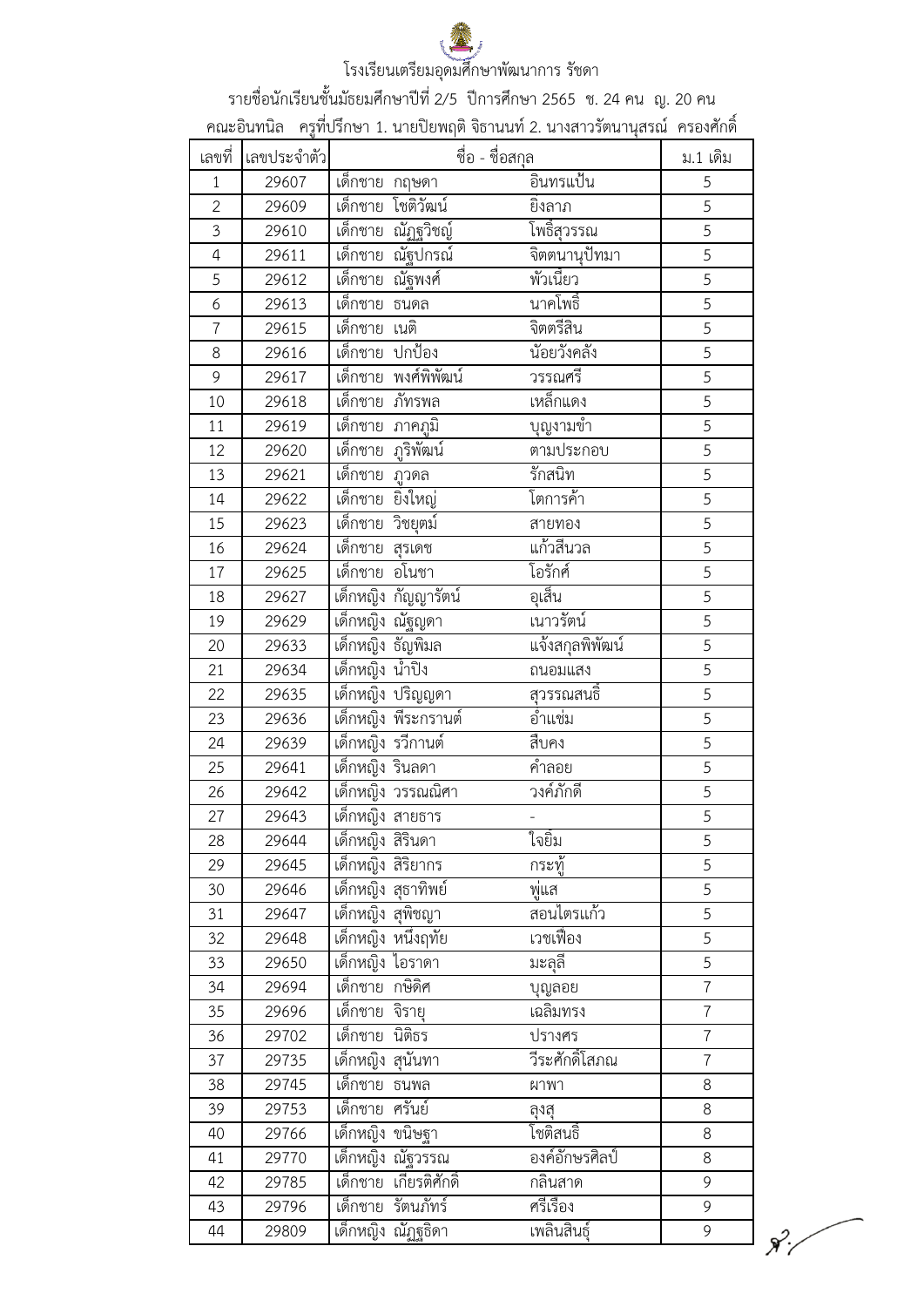รายชื่อนักเรียนชั้นมัธยมศึกษาปีที่ 2/6 ปีการศึกษา 2565 ช. 22 คน ญ. 21 คน

| เลขที่         | เลขประจำตัว | คณะราชพฤกษ์   ครูที่ปรึกษา 1. นางกัลยา ม่วงมั่น  2. นางสาวสิริรัตน์ รักพงษ์ | ชื่อ - ชื่อสกุล  | ม.1 เดิม       |
|----------------|-------------|-----------------------------------------------------------------------------|------------------|----------------|
| $\mathbf{1}$   | 29651       | เด็กชาย กชพัฒน์                                                             | ใจรักอภัสรา      | 6              |
| $\overline{2}$ | 29652       | เด็กชาย กิตติภพ                                                             | ต่งเหรียญ        | 6              |
| $\overline{3}$ | 29655       | ี เด็กชาย  ญาณภาส                                                           | สุระรัมย์        | 6              |
| $\overline{4}$ | 29656       | ้เด็กชาย<br>ณธกร                                                            | อินทรสมบัติ      | 6              |
| 5              | 29657       | ้เด็กชาย<br>ธนภูมิ                                                          | บุรีรัตน         | 6              |
| 6              | 29658       | เด็กชาย ธัญวรัตม์                                                           | วาระรัมย์        | 6              |
| $\overline{7}$ | 29659       | ้เด็กชาย<br>ธีรภัทร                                                         | ส่งเสมอ          | 6              |
| 8              | 29660       | เด็กชาย<br>บุญบารมี                                                         | สุภาพ            | 6              |
| 9              | 29661       | พงศภัค<br>ีเด็กชาย                                                          | วงศ์บุญ          | 6              |
| 10             | 29662       | เด็กชาย พัฒนา                                                               | นิสัยซื่อ        | 6              |
| 11             | 29663       | พุฒิพงษ์<br>เด็กชาย                                                         | พุฒประเสริจ      | 6              |
| 12             | 29664       | เด็กชาย ภาณุพงศ์                                                            | มนัส             | 6              |
| 13             | 29666       | วัชกร<br>เด็กชาย                                                            | แซ่อุ้ย          | 6              |
| 14             | 29668       | เด็กชาย ศุภษิณ                                                              | เวียงคำ          | 6              |
| 15             | 29669       | เด็กชาย สารสินธุ์                                                           | โจหาญ            | 6              |
| 16             | 29670       | เด็กชาย อติวิชญ์                                                            | แข็งขัน          | 6              |
| 17             | 29671       | เด็กชาย อรรถวิชญ์                                                           | ราชรินทร์        | 6              |
| 18             | 29672       | เด็กชาย เอกสิทธิ์                                                           | โลหะภัย          | 6              |
| 19             | 29673       | เด็กหญิง คาริน                                                              | ซูมิดะ           | 6              |
| 20             | 29674       | เด็กหญิง จิดาภา                                                             | ขนานแข็ง         | 6              |
| 21             | 29676       | เด็กหญิง ณัฐนิช                                                             | เกิดแก้ว         | 6              |
| 22             | 29677       | เด็กหญิง ทิพานัน                                                            | <u>น้อยยาสูง</u> | 6              |
| 23             | 29678       | เด็กหญิง ธนภร                                                               | ศรีปัญญา         | 6              |
| 24             | 29679       | เด็กหญิง เบญริสา                                                            | แสงจันทร์        | 6              |
| 25             | 29680       | เด็กหญิง ผกามาศ                                                             | สวยสม            | 6              |
| 26             | 29681       | เด็กหญิง พรกมล                                                              | แก้วไกรหาญ       | 6              |
| 27             | 29683       | เด็กหญิง พีรชยา                                                             | จรดล             | 6              |
| 28             | 29684       | เด็กหญิง ภคพร                                                               | ์ขำคมกุ <u>ล</u> | 6              |
| 29             | 29685       | เด็กหญิง ภัทรา                                                              | นุ้ยเปี้ยม       | 6              |
| 30             | 29687       | เด็กหญิง วงศ์ลดานุช                                                         | แก้วแสน          | 6              |
| 31             | 29688       | เด็กหญิง ศิรดา                                                              | สุขสวัสดิ์       | 6              |
| 32             | 29690       | เด็กหญิง สิริมา                                                             | ผึ้งหวาน         | 6              |
| 33             | 29691       | เด็กหญิง หนึ่งฤทัย                                                          | ศรีจันทร์        | 6              |
| 34             | 29692       | เด็กหญิง เหมือนฝัน                                                          | หาญจ่า           | 6              |
| 35             | 29693       | เด็กหญิง อาริสา                                                             | ขนิษฐ์ทอง        | 6              |
| 36             | 29710       | เด็กชาย อัครเทพ                                                             | พรหมเจริญ        | $\overline{7}$ |
| 37             | 29718       | <u>เด็กหญิ</u> ง นภัสศรัณย์                                                 | นาคสุทธิ์        | $\overline{7}$ |
| 38             | 29744       | เด็กชาย ธนกฤติ                                                              | พาด้วง           | 8              |
| 39             | 29781       | เด็กหญิง อัญชิษฐา                                                           | รัตนโชติถาวร     | 8              |
| 40             | 29822       | เด็กหญิง สุธิตา                                                             | อ่อนสำอางค์      | 9              |
| 41             | 29867       | จิรภัทร<br>เด็กชาย                                                          | เรื่องสังข์      | 11             |
| 42             | 29894       | เด็กหญิง วรัทยา                                                             | ทรัพย์ประดิษฐ์   | 11             |
| 43             | 29897       | เด็กชาย ภัททิระ                                                             | ฉัตรากรณ์        | 9              |

 $\mathcal{R}_i'$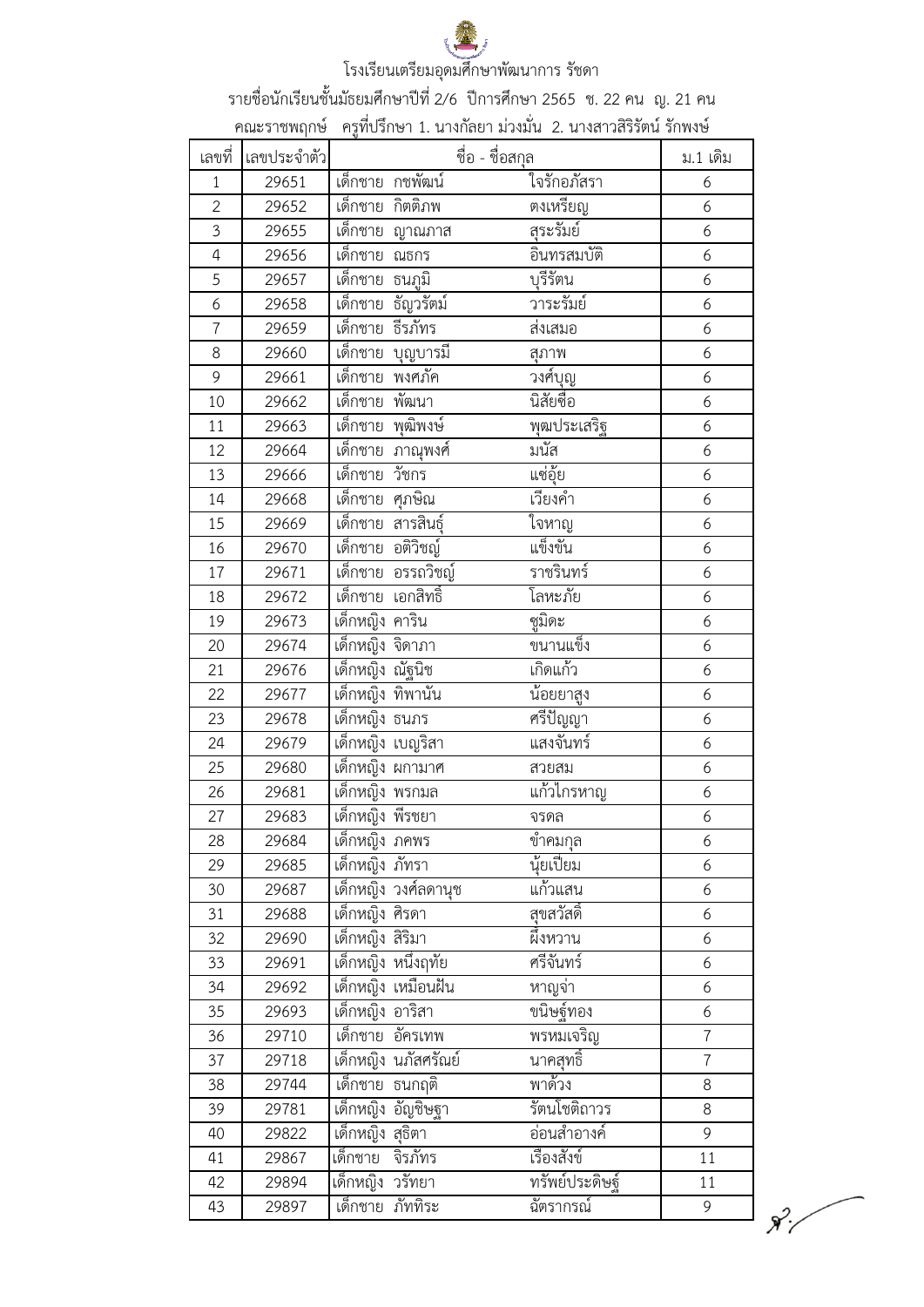รายชื่อนักเรียนชั้นมัธยมศึกษาปีที่ 2/7 ปีการศึกษา 2565 ช. 11 คน ญ. 32 คน

์<br>เะกรรณิการ์ ครูที่ปรึกษา 1. นางสาวปณยา แพร่เจริญวัฒนา 2. นางสาวณัฏฐณิชา รัตนประ'

| เลขที่         | $\frac{9}{2}$<br>เลขประจำตัว |                        | ชื่อ - ชื่อสกุล | <b>PAR</b>     | ม.1 เดิม         |
|----------------|------------------------------|------------------------|-----------------|----------------|------------------|
| $\mathbf{1}$   | 29437                        | ี เด็กชาย ณฐกร         |                 | สบรรณา         | $\mathbf{1}$     |
| $\overline{2}$ | 29438                        | เด็กชาย ณรงค์          |                 | โพธิรส         | $1\,$            |
| $\overline{3}$ | 29443                        | ้เด็กชาย ธนกร          |                 | ยิ่งยวด        | $\,1\,$          |
| 4              | 29453                        | เด็กหญิง กัลยารัตน์    |                 | ปิงเมือง       | $\,1\,$          |
| 5              | 29493                        | เด็กหญิง กมลพร         |                 | มีพันธ์        | $\overline{2}$   |
| 6              | 29494                        | เด็กหญิง กรศิริ        |                 | จันทะพันธ์     | $\overline{2}$   |
| $\overline{7}$ | 29517                        | เด็กหญิง อภิรดี        |                 | ศิริราช        | $\overline{c}$   |
| 8              | 29518                        | เด็กหญิง ไอญดา         |                 | สมวงค์         | $\overline{2}$   |
| 9              | 29525                        | เด็กชาย ปธานิน         |                 | หงสารกุล       | $\mathfrak{Z}$   |
| 10             | 29551                        | เด็กหญิง ณิชานันท์     |                 | ฮวดเท็ก        | $\overline{3}$   |
| 11             | 29552                        | เด็กหญิง ธัญชนก        |                 | เลื่อนราม      | $\overline{3}$   |
| 12             | 29570                        | <u>้เด็กชาย ธตรัฐ</u>  |                 | มีทองคำ        | $\overline{4}$   |
| 13             | 29572                        | เด็กชาย ธีรภัทร์       |                 | จุ้ยมอญ        | $\overline{4}$   |
| 14             | 29597                        | เด็กหญิง มนัชญา        |                 | วัชระสีมานันท์ | $\overline{4}$   |
| 15             | 29628                        | เด็กหญิง ชโลทัย        |                 | ไตรสุทธิ์      | 5                |
| 16             | 29630                        | เด็กหญิง ณัฐฐานันท์    |                 | วิชัยกำจร      | $\overline{5}$   |
| 17             | 29640                        | เด็กหญิง รัตติกานต์    |                 | พานตาสี        | $\overline{5}$   |
| 18             | 29653                        | เด็กชาย ชวิศ           |                 | ศรีเพชระกุล    | 6                |
| 19             | 29665                        | เด็กชาย ระพีพัฒน์      |                 | จันทูล         | 6                |
| 20             | 29675                        | เด็กหญิง ฐิติภา        |                 | วิริยะบุตร     | 6                |
| 21             | 29689                        | เด็กหญิง สิริญา        |                 | สิงหทัต        | 6                |
| 22             | 29700                        | เด็กชาย ธนโชติ         |                 | โพธิ์ทอง       | $\overline{7}$   |
| 23             | 29708                        | เด็กชาย ศุภกิตติ้      |                 | บุญเฟรือง      | $\overline{7}$   |
| 24             | 29709                        | หัสชัย<br>้เด็กชาย     |                 | กณารักษ์       | $\overline{7}$   |
| 25             | 29711                        | เด็กหญิง กัญญาพัชร     |                 | ทองชุม         | $\overline{7}$   |
| 26             | 29712                        | เด็กหญิง ขวัญชนก       |                 | ปินตา          | $\overline{7}$   |
| 27             | 29713                        | เด็กหญิง จันทนิภา      |                 | เย็นงาม        | $\overline{7}$   |
| 28             | 29714                        | เด็กหญิง ชัญญานุช      |                 | รัตนชัย        | $\overline{7}$   |
| 29             | 29715                        | เด็กหญิง ฑิตฐิตา       |                 | วิณิชชาภิวงศ์  | $\overline{7}$   |
| 30             | 29716                        | เด็กหญิง ณัฐณิชา       |                 | แก้วบริสุทธิ์  | $\overline{7}$   |
| 31             | 29717                        | เด็กหญิง ธัญกานต์      |                 | กองเนตร        | $\overline{7}$   |
| 32             | 29719                        | เด็กหญิง นภัสสร        |                 | ชาดี           | $\overline{7}$   |
| 33             | 29720                        | เด็กหญิง นวลประภัสสร์  |                 | ปรีชานันท์     | $\overline{7}$   |
| 34             | 29723                        | เด็กหญิง ปานิสรา       |                 | มีมานะ         | $\overline{7}$   |
| 35             | 29724                        | <u>เด็กหญิง ปุณยภา</u> |                 | สายเขียว       | $\overline{7}$   |
| 36             | 29725                        | เด็กหญิง พรชนก         |                 | กุลาตี         | $\boldsymbol{7}$ |
| 37             | 29726                        | เด็กหญิง พิชญวดี       |                 | ศิริวาลย์      | $\overline{7}$   |
| 38             | 29727                        | เด็กหญิง พิชญาภา       |                 | <u>เล่าทุย</u> | $\overline{7}$   |
| 39             | 29728                        | เด็กหญิง ภณมาศ         |                 | เกิดสุข        | $\overline{7}$   |
| 40             | 29729                        | เด็กหญิง ภัทราพร       |                 | วงศ์แก้ว       | $\overline{7}$   |
| 41             | 29732                        | เด็กหญิง วริศรา        |                 | อรุณวรรณ       | $\overline{7}$   |
| 42             | 29734                        | เด็กหญิง สุจิตรา       |                 | มาตย์สารี      | $\overline{7}$   |
| 43             | 29737                        | เด็กหญิง อิงฟ้า        |                 | เพชรมณี        | $\boldsymbol{7}$ |

 $\chi^2$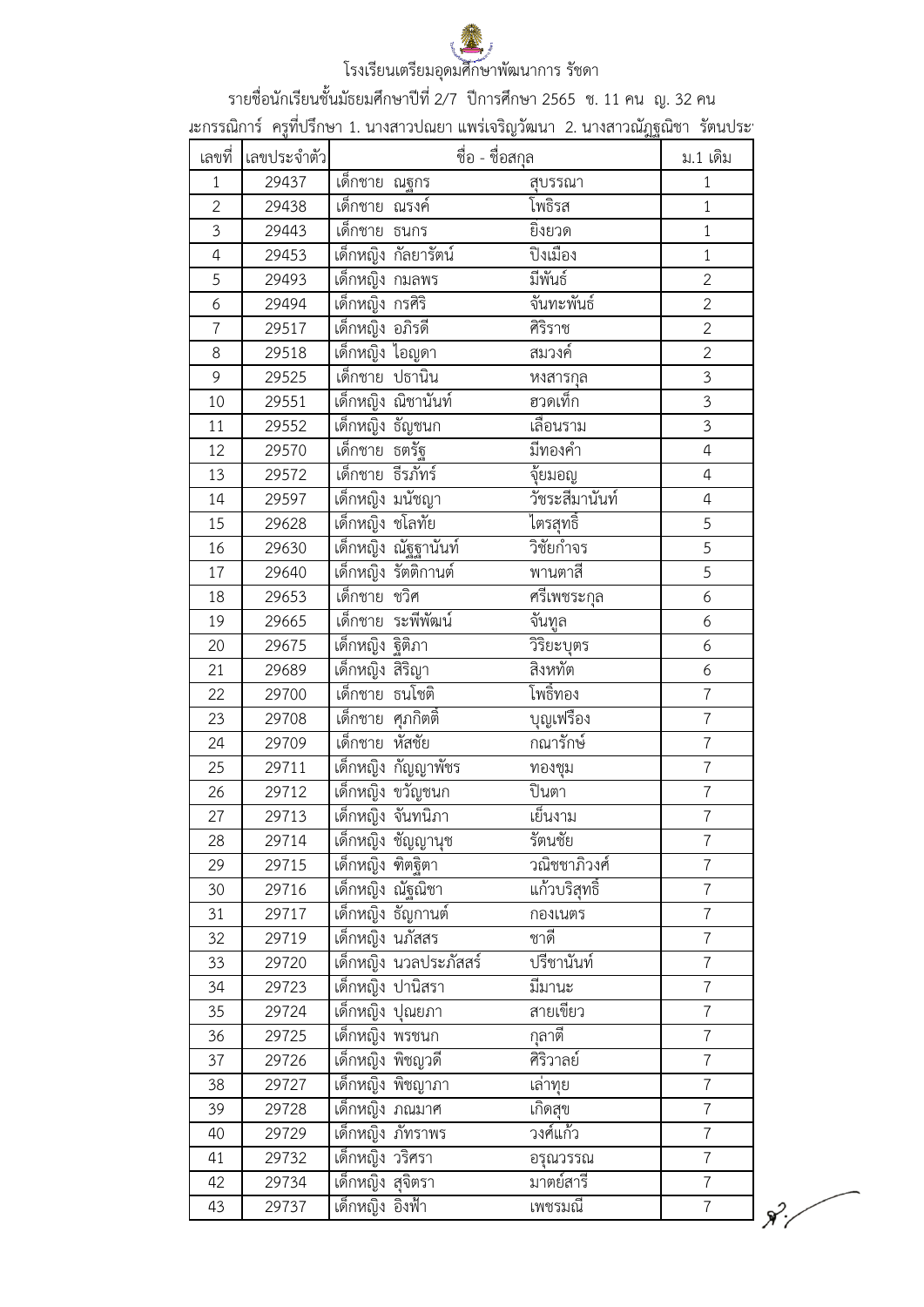

รายชื่อนักเรียนชั้นมัธยมศึกษาปีที่ 2/8 ปีการศึกษา 2565 ช. 15 คน ญ. 29 คน

คณะปาริชาต ครูที่ปรึกษา 1. นางสาวอนุสรา เย็นวัฒนา 2. นางสาวสิริณัฐ เวชกามา

| เลขที่         | เลขประจำตัว |                   | ชื่อ - ชื่อสกุล      |                 | ม.1 เดิม       |  |
|----------------|-------------|-------------------|----------------------|-----------------|----------------|--|
| $\mathbf{1}$   | 29441       |                   | เด็กชาย ต้นตระกูล    | วงษ์รัตน์       | $\mathbf{1}$   |  |
| $\overline{2}$ | 29461       |                   | เด็กหญิง เบญการณ์    | เกตุหอม         | $\mathbf{1}$   |  |
| $\overline{3}$ | 29470       | เด็กหญิง รวีภัทร์ |                      | คงดี            | $\mathbf{1}$   |  |
| $\overline{4}$ | 29474       |                   | เด็กหญิง หทัยรัตน์   | ศรีนารัตน์      | $\mathbf{1}$   |  |
| 5              | 29476       | เด็กชาย กิตินัทธ์ |                      | ดัดพันธ์        | $\overline{2}$ |  |
| 6              | 29477       | เด็กชาย เทพทัต    |                      | ปานหร่าย        | $\overline{2}$ |  |
| $\overline{7}$ | 29478       | ้เด็กชาย ธนพล     |                      | ศิรินุพงศ์      | $\overline{2}$ |  |
| 8              | 29479       |                   | เด็กชาย ธรรมรัตน์    | ธรรมสโรช        | $\overline{2}$ |  |
| 9              | 29537       | เด็กชาย สรวิชญ์   |                      | เหล่ากาสี       | $\overline{3}$ |  |
| 10             | 29542       | เด็กหญิง กฤชอร    |                      | คงช้าง          | $\mathfrak{Z}$ |  |
| 11             | 29543       |                   | เด็กหญิง กัญญารัตน์  | ภูแก้ว          | $\overline{3}$ |  |
| 12             | 29557       |                   | เด็กหญิง ศรัญรัตน์   | ยอดปลอบ         | $\overline{3}$ |  |
| 13             | 29591       |                   | เด็กหญิง ประภาพร     | เลขาพันธ์       | $\overline{4}$ |  |
| 14             | 29593       |                   | เด็กหญิง ปานตะวัน    | พละบุตร         | $\overline{4}$ |  |
| 15             | 29602       | เด็กหญิง สุชญา    |                      | ชะบา            | $\overline{4}$ |  |
| 16             | 29605       |                   | เด็กหญิง อรปรียา     | เด็นลีเมาะ      | 4              |  |
| 17             | 29608       |                   | เด็กชาย จีรภัทร์     | นำหวาน          | 5              |  |
| 18             | 29631       |                   | เด็กหญิง ธัญญวรรัตน์ | เจือหนองแวง     | $\overline{5}$ |  |
| 19             | 29632       |                   | เด็กหญิง ธัญญาภรณ์   | แพ่งลีลัด       | $\overline{5}$ |  |
| 20             | 29638       | เด็กหญิง มุฐิตา   |                      | วิบูลย์         | $\overline{5}$ |  |
| 21             | 29682       |                   | เด็กหญิง พัทธนันท์   | ปราบภัย         | 6              |  |
| 22             | 29739       |                   | เด็กชาย คริสต์มาส    | คชสิทธิ์        | 8              |  |
| 23             | 29740       | เด็กชาย จีรพงษ์   |                      | คำทำ            | 8              |  |
| 24             | 29741       | เด็กชาย ณัฐกร     |                      | ชาไธสง          | 8              |  |
| 25             | 29747       | เด็กชาย ธีรเดช    |                      | แก้วสม          | 8              |  |
| 26             | 29748       |                   | เด็กชาย เนติพจน์     | ตลุ่มพุก        | 8              |  |
| 27             | 29755       |                   | เด็กชาย ศิวพัฒน์     | สุระแสน         | 8              |  |
| 28             | 29758       | เด็กชาย อชิตะ     |                      | <u>ปัญ</u> จะมา | 8              |  |
| 29             | 29760       | เด็กชาย ฮาริส     |                      | มิงสมร          | $\infty$       |  |
| 30             | 29762       |                   | เด็กหญิง กมลชนก      | ราชคำ           | 8              |  |
| 31             | 29763       |                   | เด็กหญิง กมลพรรณ     | สุวรรณท้าว      | 8              |  |
| 32             | 29764       | เด็กหญิง กษมล     |                      | โพธิ์เงิน       | 8              |  |
| 33             | 29765       |                   | เด็กหญิง กัญญารัตน์  | น้อยใส          | 8              |  |
| 34             | 29768       | เด็กหญิง ชวัลนุช  |                      | ศรียาภัย        | 8              |  |
| 35             | 29772       |                   | เด็กหญิง ธาดารัตน์   | ผดุงกิจ         | 8              |  |
| 36             | 29773       | เด็กหญิง นภัสกร   |                      | พิมเสน          | 8              |  |
| 37             | 29774       | เด็กหญิง นิชาภา   |                      | โพธิจันทร์      | 8              |  |
| 38             | 29775       | เด็กหญิง ปณิดา    |                      | จันตะกล         | 8              |  |
| 39             | 29776       |                   | เด็กหญิง พิมพ์ลดา    | วิงกระโทก       | 8              |  |
| 40             | 29777       |                   | เด็กหญิง ฟ้าประกาย   | แซ่เลาย้า       | 8              |  |
| 41             | 29778       |                   | เด็กหญิง ภิญญาพัชญ์  | เดียวงามน้อย    | 8              |  |
| 42             | 29779       |                   | เด็กหญิง รัตนาภรณ์   | ช่องกลาง        | 8              |  |
| 43             | 29780       |                   | เด็กหญิง ศิรภัสสร    | งามตรง          | 8              |  |
| 44             | 29996       | ้เด็กหญิง ภาลฎา   |                      | จำปาศรี         | 6              |  |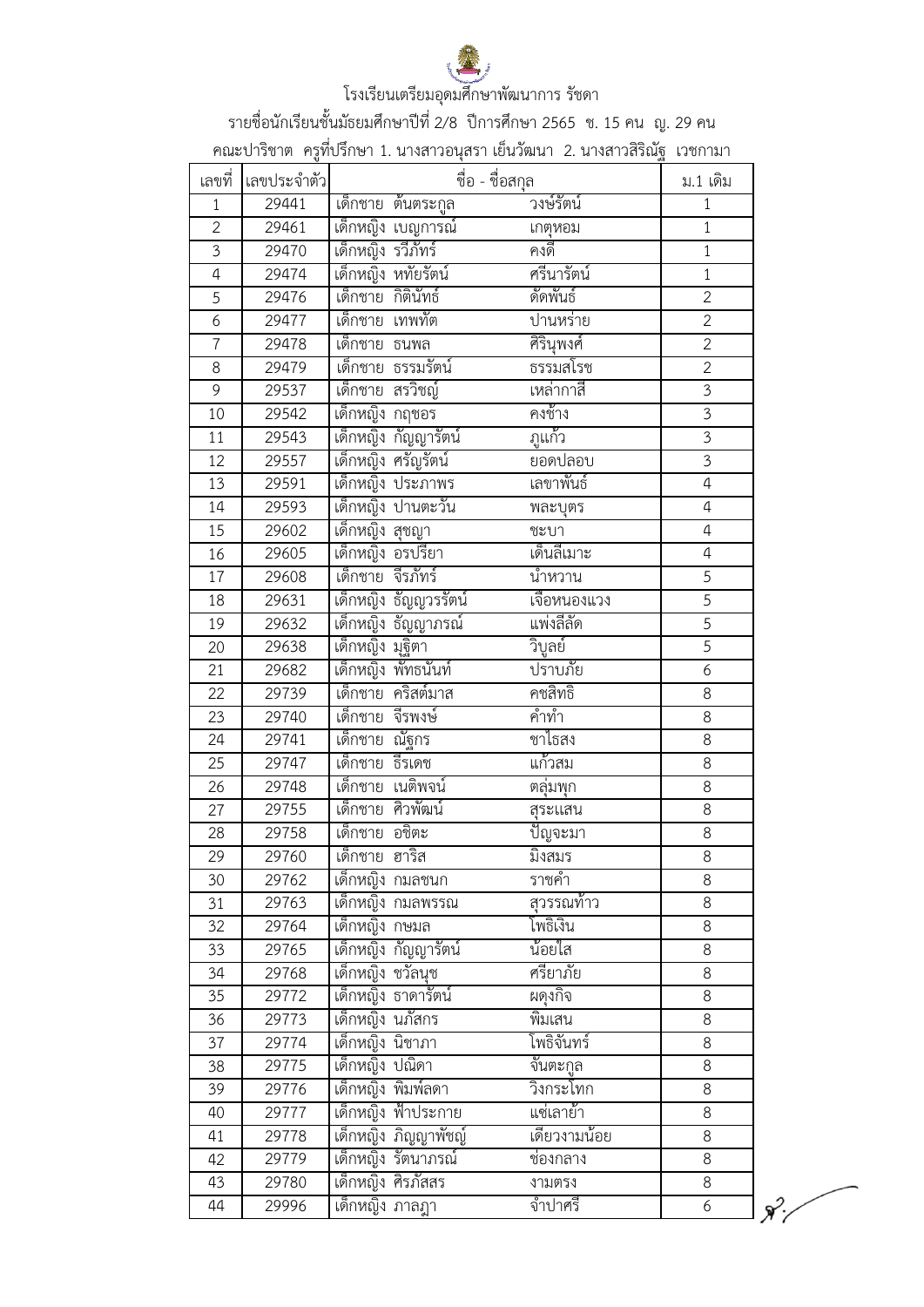

รายชื่อนักเรียนชั้นมัธยมศึกษาปีที่ 2/9 ปีการศึกษา 2565 ช. 15 คน ญ. 29 คน

คณะการะเกด ครูที่ปรึกษา 1. นายประชาธิป ใจกล้า 2. นางสาวสาริณี ศรีบุระ

| เลขที่         | เลขประจำตัว |                              | ชื่อ - ชื่อสกุล          | ม.1 เดิม                |
|----------------|-------------|------------------------------|--------------------------|-------------------------|
| $\mathbf{1}$   | 29473       | เด็กหญิง สุภัชชา             | พรานขุน                  | $1\,$                   |
| $\overline{2}$ | 29475       | ้<br>เด็กหญิง อรกัญญา        | ต่อคุ้ม                  | $\mathbf{1}$            |
| 3              | 29506       | เด็กหญิง พิชญานันท์          | สายทอง                   | $\overline{2}$          |
| 4              | 29515       | เด็กหญิง สรัลพร              | เอี๊ยมสะอาด              | $\overline{2}$          |
| 5              | 29516       | เด็กหญิง สิริกร              | นิ่มสำอางค์              | $\overline{2}$          |
| 6              | 29532       | เด็กชาย เมธาวิน              | มีเคลือบ                 | $\overline{3}$          |
| $\overline{7}$ | 29555       | เด็กหญิง ผกากรอง             | นุ่นรอด                  | $\overline{3}$          |
| 8              | 29558       | เด็กหญิง สลิลทิพย์           | ดำมาก                    | $\overline{3}$          |
| 9              | 29560       | เด็กหญิง หทัยทิพย์           | ศรีนารัตน์               | $\overline{3}$          |
| 10             | 29561       | เด็กหญิง อรจิรา              | สิงห์โต                  | $\overline{\mathbf{3}}$ |
| 11             | 29563       | เด็กชาย กชกร                 | อาจม่วง                  | $\overline{4}$          |
| 12             | 29565       | เด็กหญิง จุฑามาศ             | มหิศยา                   | $\overline{4}$          |
| 13             | 29603       | เด็กหญิง สุประวีณ์           | โพธิชัย                  | $\overline{4}$          |
| 14             | 29626       | เด็กหญิง กวิตา               | ยังนึก                   | 5                       |
| 15             | 29637       | เด็กหญิง ภัทราภรณ์           | จันทรวงค์                | 5                       |
| 16             | 29667       | เด็กชาย วุฒิกานต์กร          | เมฆวณิชย์นุช             | 6                       |
| 17             | 29686       | เด็กหญิง ลลดา                | ทับสมบัติ                | 6                       |
| 18             | 29782       | กังหัน<br>เด็กชาย            | พุดปา                    | 9                       |
| 19             | 29784       | เด็กชาย กัลยกร               | จันทร์คงหอม              | 9                       |
| 20             | 29786       | เด็กชาย<br>ชลสิทธิ์          | ใบธรรม                   | 9                       |
| 21             | 29787       | เด็กชาย<br>ชัยวรวัฒน์        | ช่วยคล้าย                | 9                       |
| 22             | 29788       | ฐานันด์<br><u>เด็กชาย</u>    | แก้วนวล                  | 9                       |
| 23             | 29791       | เด็กชาย<br>ปรัชญา            | แซ่ลิ้ม                  | 9                       |
| 24             | 29793       | <u>บุญญพัฒน์</u><br>้เด็กชาย | อิมอาบ                   | 9                       |
| 25             | 29795       | ภานุวัฒน์<br><u>เด็ก</u> ชาย | ทนอุป                    | 9                       |
| 26             | 29798       | วุฒิพงษ์<br>เด็กชาย          | วรรณรังษี                | 9                       |
| 27             | 29799       | ้เด็กชาย<br>สันติ            | กลางสาร                  | 9                       |
| 28             | 29800       | เด็กชาย สันติสุข             | и உ<br>จงไกรจักร         | 9                       |
| 29             | 29801       | เด็กหญิง แตงโม               | ดวงสนิท                  | 9                       |
| 30             | 29802       | เด็กหญิง กนกขวัญ             | ไตรวรเดชา                | 9                       |
| 31             | 29803       | เด็กหญิง กวิสรา              | สุขแสวง                  | 9                       |
| 32             | 29804       | เด็กหญิง กัลยรัตน์           | ทองดี                    | 9                       |
| 33             | 29806       | เด็กหญิง จีรยา               | พิมพ์แตร                 | 9                       |
| 34             | 29807       | เด็กหญิง ชลธิชา              | วันแก้ว                  | 9                       |
| 35             | 29810       | เด็กหญิง ณิชาภรณ์            | สนธิเณร                  | 9                       |
| 36             | 29811       | เด็กหญิง ธัญลักษณ์           | เชื่องวงษ์               | 9                       |
| 37             | 29813       | ้เด็กหญิง ปนัสยา             | โชติชนะโกวิท             | 9                       |
| 38             | 29814       | เด็กหญิง พุทธธิดา            | พงษ์อำไพ                 | 9                       |
| 39             | 29815       | เด็กหญิง มนัสพร              | สัตนาโค                  | 9                       |
| 40             | 29816       | เด็กหญิง มู่มี่              | $\overline{\phantom{0}}$ | 9                       |
| 41             | 29820       | เด็กหญิง ศพิญญา              | ฤทตพรหม                  | 9                       |
| 42             | 29821       | เด็กหญิง สร้อยฟ้า            | สารี                     | 9                       |
| 43             | 29896       | เด็กชาย พระนคร               | ยอดขันธ์                 | 9                       |
| 44             | 29931       | เด็กหญิง วรณัน               | อาซาคะวา                 | $1\,$                   |

 $\mathcal{R}'$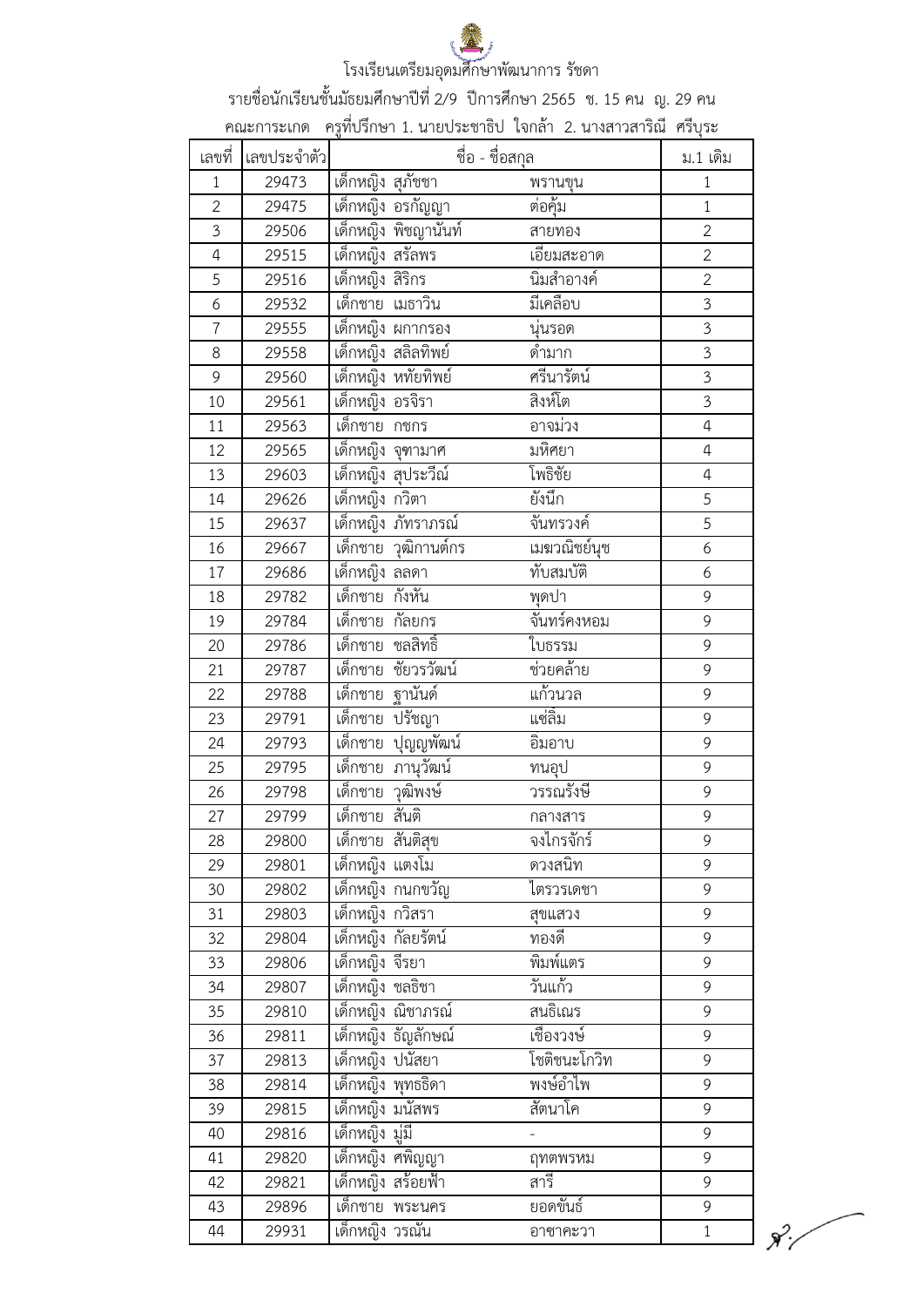รายชื่อนักเรียนชั้นมัธยมศึกษาปีที่ 2/10 ปีการศึกษา 2565 ช. 18 คน ญ. 26 คน

| เลขที่              |                |                                   | คณะอินทนิล ครูที่ปรึกษา 1. นางสาวลลิตา แขกรัมย์ 2. นางสาวอารีรัตน์ แคล่วคล่อง |                            | ม.1 เดิม          |
|---------------------|----------------|-----------------------------------|-------------------------------------------------------------------------------|----------------------------|-------------------|
|                     | เลขประจำตัว    |                                   | ชื่อ - ชื่อสกุล                                                               | แจ่มวิถีเลิศ               |                   |
| $\mathbf{1}$        | 29468          |                                   | เด็กหญิง ภัทร์นรินท์<br>้เด็กชาย ภาสวัฒน์                                     | แก้วคำ                     | $\mathbf{1}$<br>3 |
| $\overline{2}$<br>3 | 29529          |                                   |                                                                               | หมู่เย็น                   | 3                 |
| $\overline{4}$      | 29545          | ้เด็กหญิง ชญาดา<br>เด็กหญิง ธิญดา |                                                                               |                            | 3                 |
| 5                   | 29553          |                                   | เด็กหญิง เพชรนารี                                                             | รัตนธนาอังกูร<br>ธรรมวิชิต | 3                 |
| 6                   | 29556<br>29604 |                                   | เด็กหญิง อภิญญา                                                               | พุฒซ้อน                    | 4                 |
| $\overline{7}$      | 29614          | เด็กชาย นราธิป                    |                                                                               | เบ็ญจวัง                   | 5                 |
| 8                   | 29649          | เด็กหญิง อภิชญา                   |                                                                               | งามวิลัย                   | 5                 |
| 9                   | 29823          |                                   | เด็กชาย กิตติธัตน์                                                            | วัชราพัฒนบวรณ์             | 10                |
|                     |                |                                   | เด็กชาย จอห์นสตีเฟ่น กิตติสยาม เคอร์ทิส                                       |                            |                   |
| 10                  | 29825          |                                   | เด็กชาย จักรภัทร                                                              | มาลัย                      | 10                |
| 11                  | 29826          |                                   |                                                                               |                            | 10                |
| 12                  | 29827          |                                   | เด็กชาย จินตวัฒน์                                                             | กนิฎฐะพงษ์รัตน์            | 10                |
| 13                  | 29829          |                                   | เด็กชาย ณัชชวกร                                                               | กุตตระ                     | 10                |
| 14                  | 29830          |                                   | เด็กชาย ทรงธรรม                                                               | โอฬาริกบุตร                | 10                |
| 15                  | 29831          | ี เด็กชาย ธนกร                    |                                                                               | เดชฤทธิ์ณรงค์              | 10                |
| 16                  | 29833          | เด็กชาย ธันวา                     |                                                                               | สุวรรณาคิน                 | 10                |
| 17                  | 29835          |                                   | เด็กชาย ปัณณทัต                                                               | รีสีห์วัฒน์                | 10                |
| 18                  | 29836          | เด็กชาย ปิยนัส                    |                                                                               | มุขมณี                     | 10                |
| 19                  | 29837          | เด็กชาย ปุริม                     |                                                                               | มีอัศวเป็นมงคล             | 10                |
| 20                  | 29838          |                                   | เด็กชาย พี่ชาพันธ์                                                            | เลี้ยมอ๋อ                  | 10                |
| 21                  | 29839          |                                   | เด็กชาย พีระเดช                                                               | อ่อนน้อย                   | 10                |
| 22                  | 29840          | <u>เด็กชาย</u> วรเมธ              |                                                                               | สุทธิประภา                 | 10                |
| 23                  | 29841          | เด็กชาย วัชรพล                    |                                                                               | กมลเชื้อ                   | 10                |
| 24                  | 29842          | เด็กชาย วีรภัทร                   |                                                                               | บุญเพ็ง                    | 10                |
| 25                  | 29844          |                                   | เด็กหญิง กมลชนก                                                               | น้อยเทศ                    | 10                |
| 26                  | 29845          | <u>เด็กหญิง กฤ</u> ติยา           |                                                                               | เล็กงาม                    | 10                |
| 27                  | 29846          | <u>เด็กหญิง กาห์ ยี</u>           |                                                                               | เหลือง                     | 10                |
| 28                  | 29847          |                                   | เด็กหญิง จริยาภรณ์                                                            | อัศนีวุฒิกร                | 10                |
| 29                  | 29848          |                                   | เด็กหญิง จันทร์ธิดา                                                           | ทองถนอมกุล                 | 10                |
| 30                  | 29850          | เด็กหญิง ชิชญา                    |                                                                               | ศิริโท                     | 10                |
| 31                  | 29851          | เด็กหญิง ฐานิตา                   |                                                                               | จิ๊นทรานุสรณ์              | 10                |
| 32                  | 29852          |                                   | เด็กหญิง ธนัชภรณ์                                                             | บุญเมือง                   | 10                |
| 33                  | 29853          |                                   | เด็กหญิง ธัญลักษณ์                                                            | บัวเกตุ                    | 10                |
| 34                  | 29854          |                                   | เด็กหญิง ประกายกานต์                                                          | วังวล                      | 10                |
| 35                  | 29855          |                                   | เด็กหญิง พรทิพย์ภา                                                            | กรีทวี                     | 10                |
| 36                  | 29856          |                                   | เด็กหญิง พิมพ์มาตา                                                            | ม่วงปาน                    | 10                |
| 37                  | 29857          | เด็กหญิง พืชณิกา                  |                                                                               | หย่ำวิไล                   | 10                |
| 38                  | 29858          | เด็กหญิง รวิสรา                   |                                                                               | เย็นวัฒนา                  | 10                |
| 39                  | 29859          | เด็กหญิง รินลดา                   |                                                                               | แซ่เลี้ยว                  | 10                |
| 40                  | 29860          | เด็กหญิง วิภาวี                   |                                                                               | วานิตย์                    | 10                |
| 41                  | 29861          |                                   | เด็กหญิง ศิริวรรณ                                                             | โฉมงาม                     | 10                |
| 42                  | 29862          | เด็กหญิง อัญมณี                   |                                                                               | คัณทักษ์                   | 10                |
|                     |                |                                   | เด็กหญิง อาทิตยา                                                              | โพชนา                      | 10                |
| 43                  | 29863          |                                   |                                                                               |                            |                   |